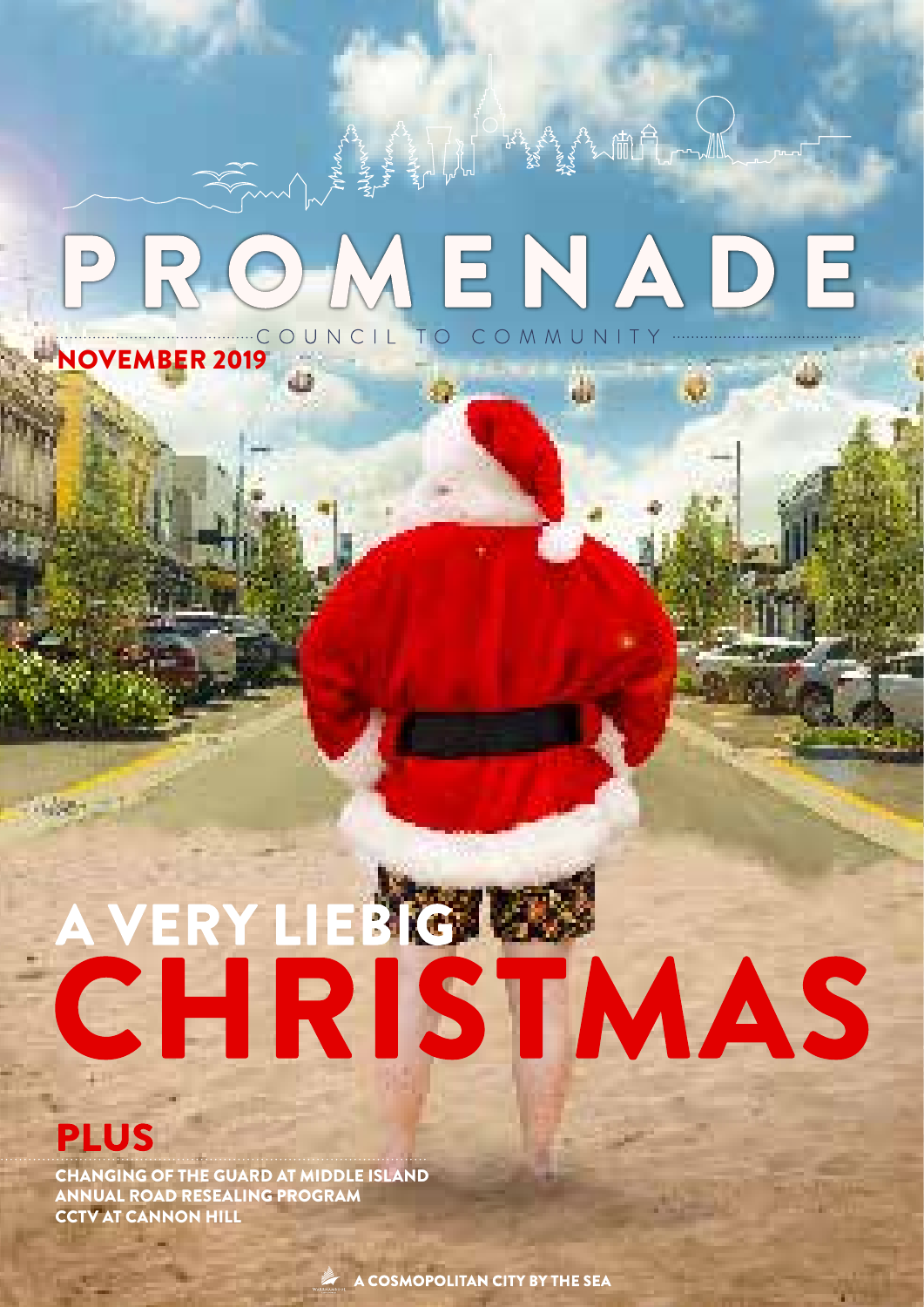# CONNECT TO COUNCIL

Visiting us in person Civic Centre 25 Liebig Street Warrnambool Vic 3280 Open from 8.30am - 5pm, Mon–Fri.

Postal address Warrnambool City Council P.O Box 198 Warrnambool 3280 Telephone: 03 5559 4800

Live Chat Top right corner of www.warrnambool.vic.gov.au

**Website** www.warrnambool.vic.gov.au

Connect Warrnambool Get more from where you live www.connectwarrnambool.com.au

Have your say Find out how to have your say by vistiting www.yoursaywarrnambool.com.au

# COUNCIL MEETINGS

#### **Monday, December 2**

5.45pm, Warrnambool Civic Centre

#### Cr. Robert Anderson

8 Casino Court, Warrnambool 0428 115 397 randerson@warrnambool.vic.gov.au 

Cr. Sue Cassidy

23 Nelson Street, Warrnambool 0417 438 470 scassidy@warrnambool.vic.gov.au

#### Cr. Kylie Gaston

308 Timor Street, Warrnambool 0437 623 715 kgaston@warrnambool.vic.gov.au

Cr. Tony Herbert, Mayor 20 Spence Street, Warrnambool 0427 669 760 therbert@warrnambool.vic.gov.au

#### Cr. Peter Hulin

1-3 Ponting Drive, Warrnambool 0428 411 169 phulin@warrnambool.vic.gov.au

#### Cr Michael Neoh

PO Box 511, Warrnambool 0408 543 638 mneoh@warrnambool.vic.gov.au

#### Cr. David Owen

5 Kelp Street, Warrnambool 0419 615 887 dowen@warrnambool.vic.gov.au

# MINUTE WITH THE MAYOR

What's the Warrnambool club or organisation with the largest membership?

I wouldn't mind betting it's the Warrnambool Library.

With 16,806 members it caters to a large chunk of our city's population and draws visitors from nearby towns and from around the region too.

Membership is up on 15,618 in 2017-2018 and 14,394 in 2016-2017.

The strong membership shows that it's a valuable community asset that is wanted, needed and very well used.

We also know that thriving libraries in the 21st century are different to those of decades and even centuries past.

A major project has begun to provide the Warrnambool community with a new library and learning hub. It's an exciting partnership between South West TAFE and the Council and it is going to provide our city with all that a traditional library offers along with more high-tech offerings and community spaces.

It's one of the measures that will also help us boost education attainment levels, which for Warrnambool and its region are down on the state average.

It's also an integral ingredient that makes Warrnambool Australia's most liveable city. This council values and encourages its community to be active in both mind and body, and a "state of the art" library and learning hub is a key community learning and innovation asset.

Last year councillors went on a road trip to 

# MINUTE WITH THE YOUTH MAYOR

Over the past month, the Youth Council has been finalising our partnership with the Responsible Cafes Organisation.

The organisation makes it easy to find a<br>sustainable café wherever you are.<br>We have completed a survey of local cafes he organisation makes it easy to find a sustainable café wherever you are.

to gauge the merit of the program and the response was overwhelmingly positive.

After meeting with Council's waste officer, I'm happy to announce that Warrnambool will be the newest Responsible Cafes partner.

Cutting out single-use coffee cups is something we can all do to help the environment and create a better world for everyone.

The Youth Council was proud to take a



look at the relatively new library in Mount Gambier. It was an eye-opener for me. There were hundreds of people in the library doing all kinds of activities with one common thread – they were all engaged in learning of some kind. Whether it was genealogical research, preschoolers listening to a story, someone borrowing a novel or gardening book – it was all about learning. Our currently library is loved and I'm very confident that the new library and learning hub will be a super addition to Warrnambool's cultural and learning landscape.

A library provides a city with balance. A city without a library is a closed book. Yes, you need to have business opportunities and sporting facilities but we also need to ensure we look after arts, culture and education.

This council is all about balance. A well balanced community with opportunities for mind and body is a happy community. These wonderful improved facilities in our community are why we are Australia's most liveable city.

Cr. Tony Herbert, Mayor p. 0427 669 760 e. therbert@warrnambool.vic.gov.au

leading role in the W2040 campaign, and reducing waste is just one pledge you can make to help create the type of community we all want to live in. Visit www.w2040 com.au to learn how you can take action.

Responsible Cafes offers publicity and resources to recognise cafes that promote the use of reusable coffee cups.

Many of these resources double as factsheets and guides to promote cafe and customer sustainability.

Along with successful media campaigns, they aim to change the way we think about our morning coffees.

Their website contains a searchable map, which points out our local cafes already leading the way as registered responsible cafes.

The Youth Council will remain closely linked with this program and can't wait to see it grow. Please feel free to visit the website at www.responsiblecafes.org and encourage other cafes to join the cause!

Ben Pennington, Youth Councillor









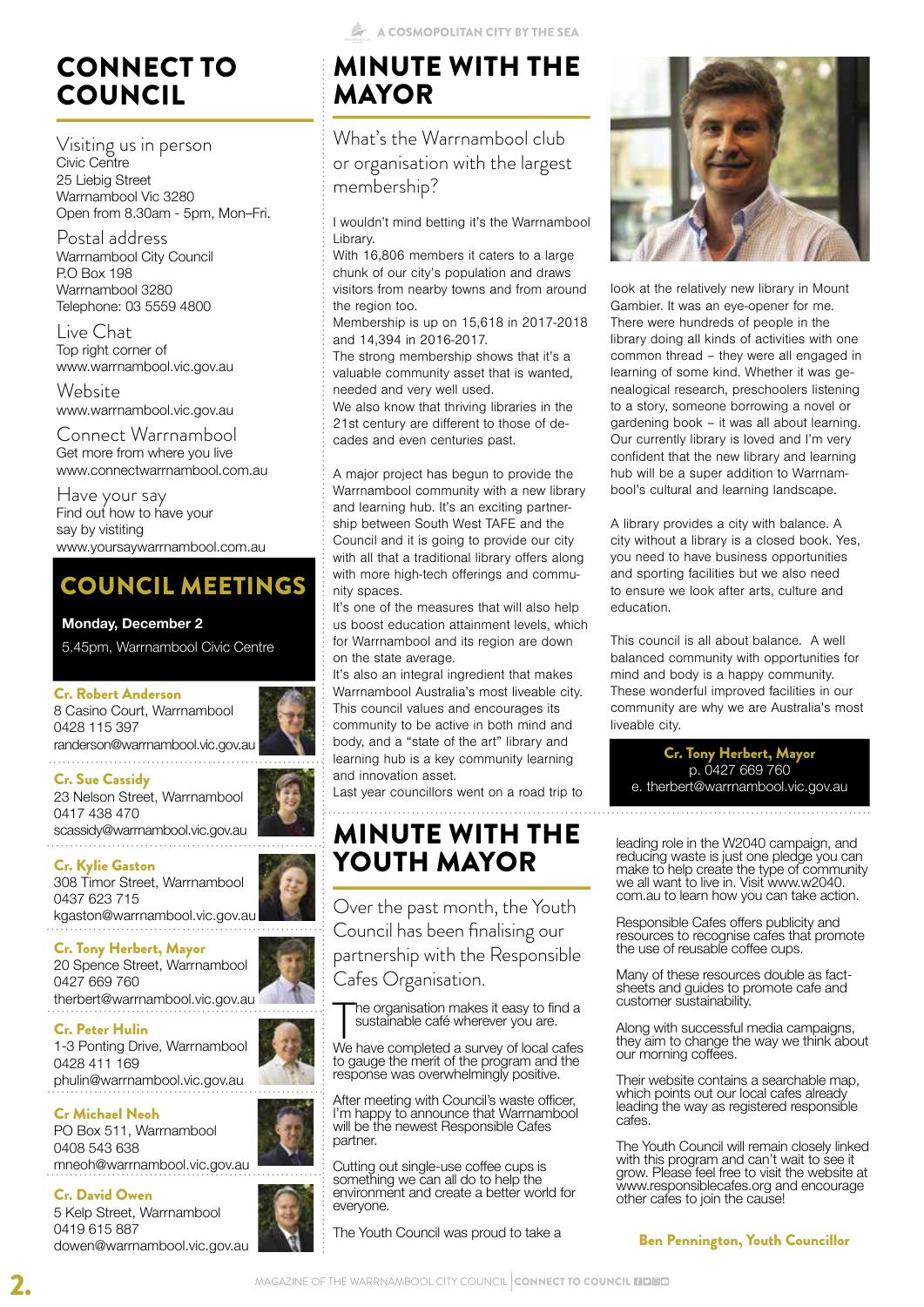

# A VERY LIEBIG **CHRISTMAS**

Christmas will come early to Warrnambool.

ollowing the popularity of last year's festive street party, A Very Liebig Christmas will return on Friday November 29.

Not only did the 2018 event attract a big crowd to the city's newly redeveloped main street, it was the third biggest trading day in Warrnambool that year.

When compared to the equivalent Friday of the previous year, spending in the

# LAST CHANCE TO BOOK SUSAN ALBERTI TICKETS

Don't miss your chance to hear from one of football's most influential figures.

Former Western Bulldogs vice-<br>president and driving force be<br>the creation of the ALFW, Sus<br>Alberti AC will speak in Warrnamb president and driving force behind the creation of the ALFW, Susan Alberti AC will speak in Warrnambool on November 21 as part of the Great South Coast Speaker Series.

To book, visit www.lighthousetheatre.com.au

The Great South Coast Speaker Series is a partnership between the Warrnambool City, Moyne and Corangamite Shire Councils made possible with funding from Small Business Victoria.



city increased by \$220,000, with 3200 additional transactions.

This year's family-friendly street festival will see even more businesses offering late night shopping for anyone looking to get their Christmas shopping done nice and early.

Adele Griffin is part of a group of local business people organising the event, and said that the 2019 edition of A Very Liebig Christmas will build on the success of the previous year.

"It will be a similar format to last year, but the event will extend all the way up Liebig Street to the highway," she said.

"There will be late night shopping as well as street trading – there will be special offers in every store.

Ms Griffin said that the event wouldn't be possible without the support of a range of businesses, as well as the Warrnambool City Council.

"The most pleasing part about this year's event was businesses, not just from Liebig Street but other areas, were happy to come on board as sponsors because they recognised how good of an event it was for the community," she said.

Warrnambool City Council Chief Executive Officer Peter Schneider said that collaboration between local traders, the community and council had led to a fantastic outcome.

"The attendance numbers and feedback from last year's event were all very positive, and everyone can look forward to another family-friendly street party to kick off the festive season on November 29," he said.

"The fact that A Very Liebig Christmas was one of the biggest trading days for the city in 2018 shows how it was enthusiastically embraced by businesses and the community."

For more information about A Very Liebig Christmas, visit www.cbdme.com.au.



# BUSINESS SUPPORT PROGRAM WINS NATIONAL AWARD

Warrnambool City Council's CBD Business Support Program has been recognised at the Economic Development Australia Awards for Excellence.

The Business Support Program, put in place while the city centre renewal was undertaken, won the marketing and promotion category.<br>The Business Support Program included a \$1 million prize draw, the Find the Five he Business Support Program, put in place while the city centre renewal was undertaken, won the marketing and promotion category.

promotion, business mentoring, A Very Liebig Christmas, AFL finals giveaways, Easter promotions, Beers & Ideas, free parking and more.

Information gathered during the promotions enabled Council to assess the impact they were having on people's decision to come to the city centre.

"As an example we learnt that the \$1 million prize draw generated transactions valued at \$2.4 million with the average spend per entrant of \$145," Director City Growth Andrew Paton said.

"The participation of traders was a key to the success of the program; encouraging customers to enter promotions such as the Find the Five competition and the \$1 million prize draw helped make the program effective.

"Major work was completed above and below ground that has improved accessibility and created a more welcoming and inviting space."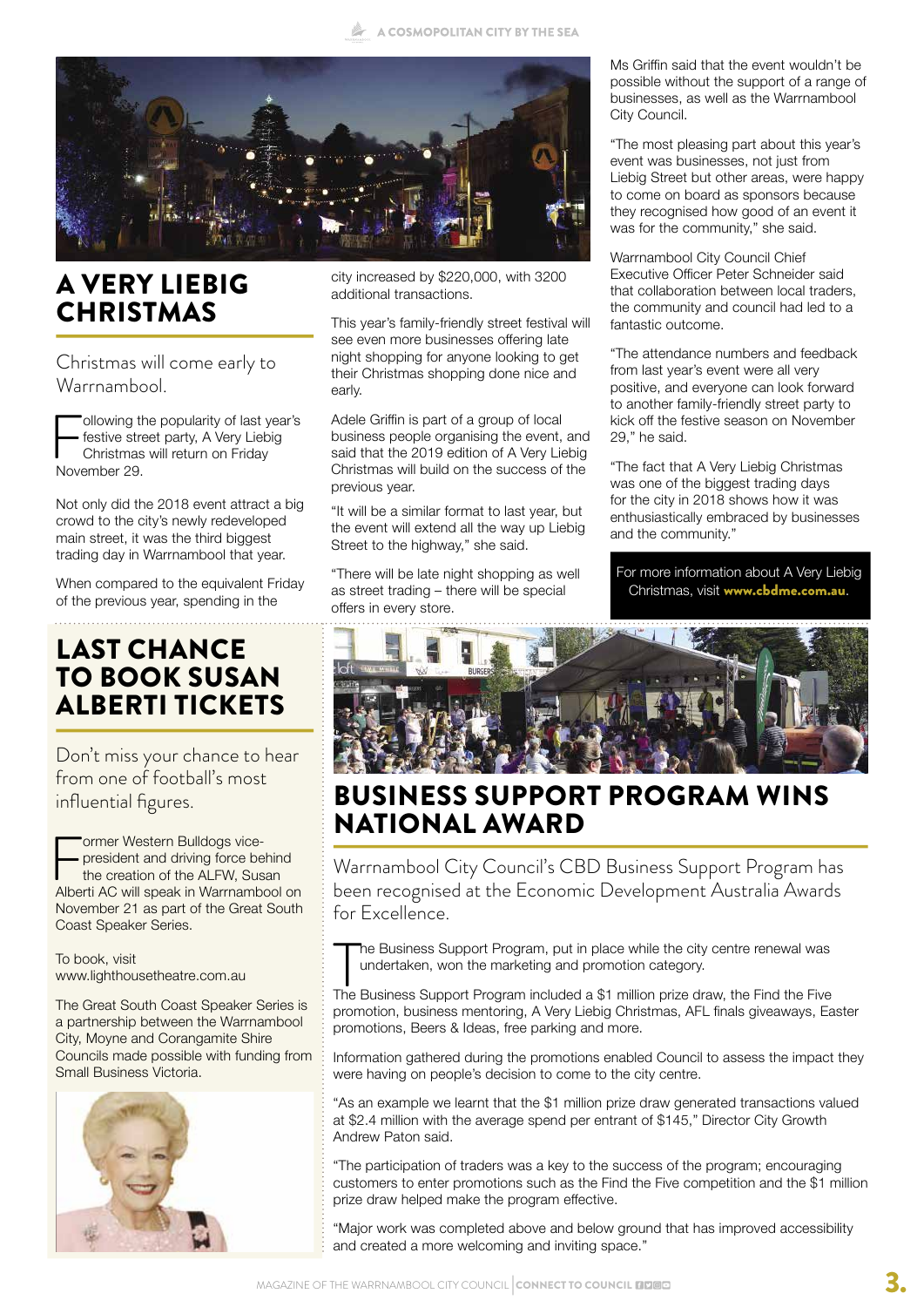# TULA THE MAREMMA RETIRES

After almost a decade of protecting penguins, Tula the maremma is retiring.

Tula, now 11, is no longer able to climb the stairs to access<br>Middle Island.<br>Tula and her sister Eudy were the first maremma puppies trained ula, now 11, is no longer able to climb the stairs to access Middle Island.

specifically to protect penguins on Middle Island, and have stoically maintained their vigil for the past eight penguin breeding seasons.

Middle Island Maremma Penguin Project Coordinator Dr Patricia Corbett said that without Tula and Eudy, their probably wouldn't be a penguin colony on Middle Island.

"She's been training to protect Middle Island since she was a puppy," she said.

"She's an incredible dog. She has been the lead guardian for all of that time."

Dr Corbett said that Tula would still be active in her retirement.

"She'll still be helping us out at the farm where the maremmas rest protecting chickens," she said.

"She also does a fantastic job teaching the new pups, so she is still an asset to our team."

# NEW GUARDIAN PUP

Warrnambool has a new penguin protector in training.

T he puppy was born in June, and has been training with existing guardian dogs since it was eight weeks old.

The new maremma puppy is the half-brother of current guardians Mezzo and Isola.

The public is invited to suggest a name via the Middle Island Maremma Penguin Project Facebook page.

Middle Island Maremma Penguin Project Coordinator Dr Patricia Corbett said that the puppy was already showing signs of becoming a great guardian dog.

"He is certainly the most confident pup we have had involved in the project so far," she said.



"He has been to Stingray Bay and Middle Island regularly and is beginning to recognise it as his territory.

"Another huge positive is that he is getting on really well with the other dogs.

"The puppy has the same mum as Mezzo and the same dad as Isola, so there's a bit of a family connection already forming, especially with Mezzo.

"The pair have bonded straight away. They're best friends."

Dr Corbett said that the new puppy, Mezzo and Isola would eventually become the project's three guardian dogs.

"With Tula's recent retirement and Eudy's last season coming up, this year marks a real changing of the guard," she said.

"Having three active guardian dogs instead of two means we can rotate the dogs more regularly and if one of them is injured or sick, we can give them a proper rest and still have two dogs on duty."

The best way to learn more about the project is to book a place on a Meet the Maremmas Experience, which has regular sessions running throughout the summer school holidays. All proceeds are used to support the Middle Island Maremma Penguin Project. Booking are now open.

Visit www.warrnamboolpenguins.com.au.

Founding member of the project, John Sutherland, recalled carrying Tula over to Middle Island in his arms when she was a puppy.

"She's a beautiful dog. She did a top job on the island and I'm very proud of her," he said.

"We've had film crews from nearly every country in the world come to see Eudy and Tula at work."

Eudy is expected to complete one more season on the island alongside new guardians Mezzo and Isola.

The Middle Island Project Working Group is grateful to both the Vet Group and PetStock Warrnambool which have kindly agreed to continue to sponsor Tula with her food and veterinary requirements.



# THE ART OF INCLUSION

Warrnambool City Council and South West Disability Services (SWDS) are joining forces to raise awareness of disability through a colouring competition.



The competition coincides with International Day of People with Disability on December 3.

The artwork will be sent out to local schools and will also be available at the Archie Graham Community Centre, AquaZone and the Warrnambool Stadium.

Entry to this competition is free and is open to everyone.

The entries will be judged by a panel of community members of all abilities, with creative entries encouraged.

You can return your coloured artwork to any South West TAFE campus or the Archie Graham Community Centre. Entries close on Friday November 29 with the winners to be announced on December 6.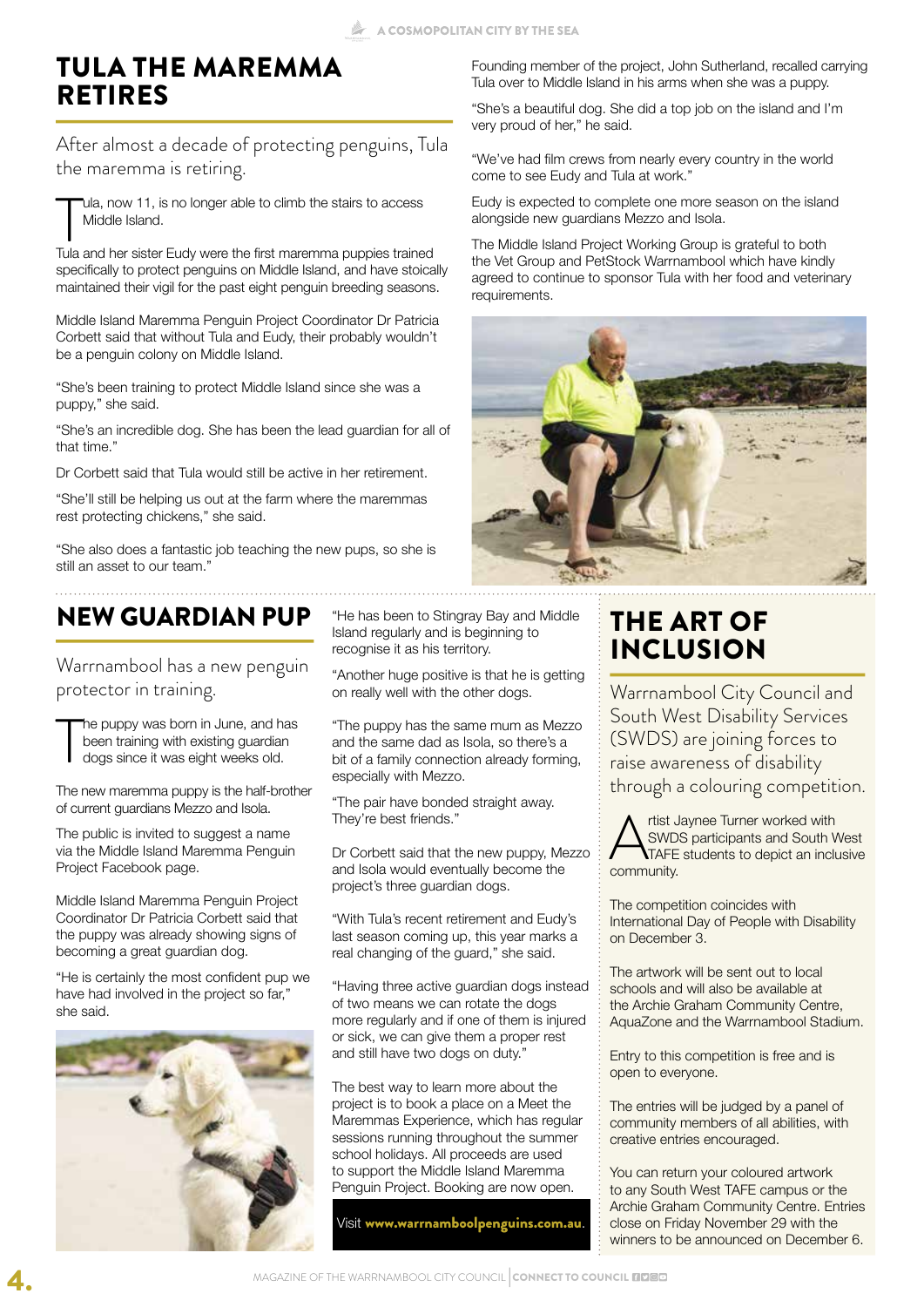

in an effort to reduce, and eventually eliminate, plastic-stemmed cotton bud use in Australia.

The launch coincides with No Waste November, a global movement that challeng<br>people to reduce the amount of waste they produce, especially plastic.<br>Dedicated Beach Patrol volunteers have been collecting and cataloguing rub he launch coincides with No Waste November, a global movement that challenges people to reduce the amount of waste they produce, especially plastic.

along south-west beaches for two years, with plastic cotton bud stems among the most common finds.

More than 19,000 stems have been collected from Shelly Beach alone, which is located near a sewerage outfall.

The campaign will target individuals, manufacturers and government to try and bring about change.

Firstly, people will be encouraged to not only pledge to avoid using plastic-stemmed cotton buds, they'll be asked to pass the message on to their real-life buds.

Gardening Australia host Costa Georgiadis was the first person to take the Better Buds pledge at the Keep Victoria Beautiful Awards, one of three awards the group was nominated for in October. Cotton bud manufacturers and retailers will be lobbied to make cotton buds with organic stems more readily available, while upper levels of government will be urged to ban plastic-stemmed buds entirely.

Warrnambool City Council is proud to support the campaign, which aligns with its recently unveiled W2040 plan. The plan encourages encourage people to pledge to make small commitments in their everyday lives to create a better world by the year 2040.

One of the most popular pledges to date has been "I will say no to single use plastic – bags, straws, cups, bottles, cotton buds #plasticfree3280".

To find out more about what you can do, and to take the Better Buds pledge, visit www.facebook.com/betterbuds2020. For more information about W2040 and to learn how you can take action, visit

www.w2040.com.au

## IT'S TIME TO MEET YOUR STREET

Did you see the Meet Your Street brochure in your letterbox?

The Meet Your S<br>be more neighb<br>neighbours who<br>such as heatwaves. he Meet Your Street brochure is full of tips on ways to be more neighbourly while keeping an eye out for your neighbours who might be vulnerable during emergencies,

In addition to asking people to have a look at the brochure we are also keen to hear stories of good neighbours and neighbourhoods.

Perhaps your neighbourhood has a Christmas street party, shares garden produce, looks out for elderly residents or even runs an air conditioner club on hot days.

We'd love to share your good examples on the Connect

STUDENTS POUND THE PAVEMENT FOR WALK TO SCHOOL MONTH

More than 2000 primary school students made their own way to school as part of Walk to School Month.

Throughout October, children and parents were encouraged to le<br>the car at home and either wal<br>or catch public transport to school. **Throughout October, children and their** parents were encouraged to leave the car at home and either walk, ride

Warrnambool City Council Travel Smart Officer Nicole Wood said that it was amazing that something as simple as walking could lead to so many benefits.

"Every two kilometres you walk rather than drive prevents 1kg of greenhouse gases entering the atmosphere," she said

"Walking is also hugely beneficial to physical and mental health.

"On top of this, the children we speak to say that they feel proud that their parents trust them to make their own way to school. They feel a sense of independence and achievement.

"I'm sure there will be plenty of students who carry on their good walking habits."

Walking to school dovetails with the W2040 pledge to walk or cycle for transport at least once a week #beActive3280.

To view the full list of pledges you take to help make Warrnambool a better place, visit www.w2040.com.au.

Warrnambool Facebook Page or via an email to Nicole Wood nwood@warrnambool.vic.gov.au.

Connected neighbourhoods lead to strong communities, and you can pledge to "Introduce myself to any neighbours I don't know" as part to the W2040 campaign.

Learn more about small things you can do to make a big difference at www.w2040.com.au.

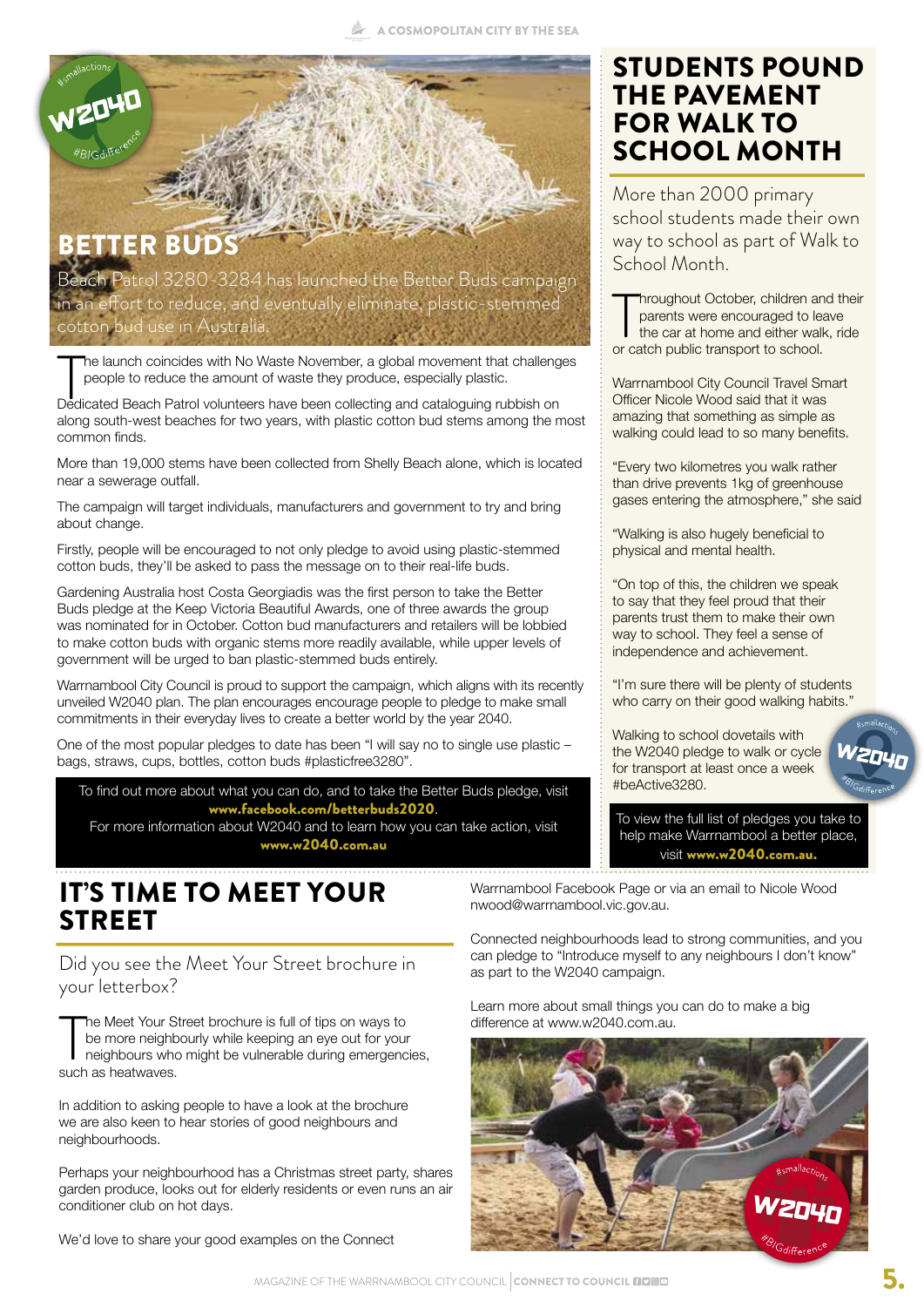

### ANNUAL ROAD RESEALING PROGRAM STARTS THIS MONTH

Sections of 35 Warrnambool streets will be resealed to help prevent costly repairs down the track.

The<br>
No<br>
streets. he \$730,000 project will begin on November 18 and run until early December, taking in about 15km of

Warrnambool Mayor Tony Herbert said that most Australian councils carried out annual resealing programs to maintain their valuable road networks.

"While most of the streets scheduled to be resurfaced seem to be in good condition at a glance, tell-tale signs of wear have begun to emerge in the form of thin cracks," he said.

"These cracks allow water to seep into the lower, more expensive sections of the road base and eventually create potholes while shortening the effective lifespan of the road.

"By carrying out an annual resealing program, much of this costly damage can be prevented.

"It's like the old saying, a stitch in time saves nine.

"The new seal also provides a more skidresistant surface, resulting in safer roads."

This is the fifth year that Council has entered into a partnership with the Corangamite Shire Council in calling for tenders to complete resealing works in both municipalities, a move which allows both councils to benefit from efficiencies due to economies of scale.

For a full list of roads to be resealed, visit www.warrnambool.vic.gov.au/road-resealprogram

# MORE DISABLED PARKING FOR THE CITY CENTRE

Council is continuing its commitment to improve disabled parking.

Six new disabled car parking spaces have been created in the city centre.<br>Two of the new spaces are in Koroit Street, two are in Timor Street and the new space Lava and Liebig streets. Two of the new spaces are in Koroit Street, two are in Timor Street and there is one new space Lava and Liebig streets.

Additionally, one existing space has been upgraded to make it compliant with the latest Australian best practice standards.

After conducting a review into disabled parking in the city, Council resolved in 2017 to allocate \$30,000 annually to improving disabled parking.

Warrnambool Mayor Tony Herbert said that suitable disabled parking options were an important part of creating a 21st century city centre.

"The City Centre Renewal is about creating a city that is accessible for everyone," he said.

"Pedestrian priority crossings, wider footpaths and the removal of curbs were obviously a big part of this, but ensuring we have adequate disabled parking is important too.

"By committing funding on an ongoing basis to creating new disabled parking spaces and improving existing ones, our city centre will become more accessible for people with a disability every year."

# UPGRADES FOR DAVIDSON OVAL

Warrnambool City Council has welcomed Victorian Government funding of \$100,000 for an irrigation project at Davidson Oval.

**Member for Western Victoria, Gayle Tierney said funding would deliver installation of automated subsurface irrigation along with drainage work** Tierney said funding would deliver installation of automated subsurface irrigation along with drainage work to improve the eastern area of the oval.

"This is great news for Warrnambool and 

I would like to thank Ms Tierney and the Victorian Government for supporting our sporting clubs," Warrnambool Mayor Cr Tony Herbert said.

"We have seen a number of similar improvements at other sports grounds in recent years and this will further enhance the quality of our city's sports facilities.

"It will only build on our status as Australia's most liveable city.

Ms Tierney acknowledged Council's contribution of \$50,000 to the project.

"Sporting clubs are the heart and soul of Western Victoria and we're proud to help out with funding for this important project," Ms Tierney said.

# CCTV AND MORE LIGHTING AT CANNON HILL

Warrnambool City Council has received a grant of \$133,967 to install two CCTV cameras and additional lighting at Artillery Crescent/Cannon Hill.

he funding was announced by member for Western Victoria Gayle Tierney.

The funding was announced by member for Western Victoria Gayle Tier.<br>The CCTV cameras and lighting in Warrnambool's War Memorial preci<br>address vandalism and hoon behaviour and improve perceptions of safety. The CCTV cameras and lighting in Warrnambool's War Memorial precinct aim to

"The Artillery Crescent project will combat unwanted and antisocial behaviour and give residents the confidence to engage and enjoy their community," Ms Tierney said.

Warrnambool Mayor Cr Tony Herbert thanked the Victorian Government for the funding and said the project would be of great benefit to Warrnambool.

"Cannon Hill is a special place in Warrnambool, very popular with residents and visitors, and this project will enhance the amenity of the area and help create a safer environment for everyone.

"The project will build on the notion of people 'feeling safe' in their city which was one of the key measures in the study by global research company Ipsos which found that Warrnambool was the most liveable city in Australia."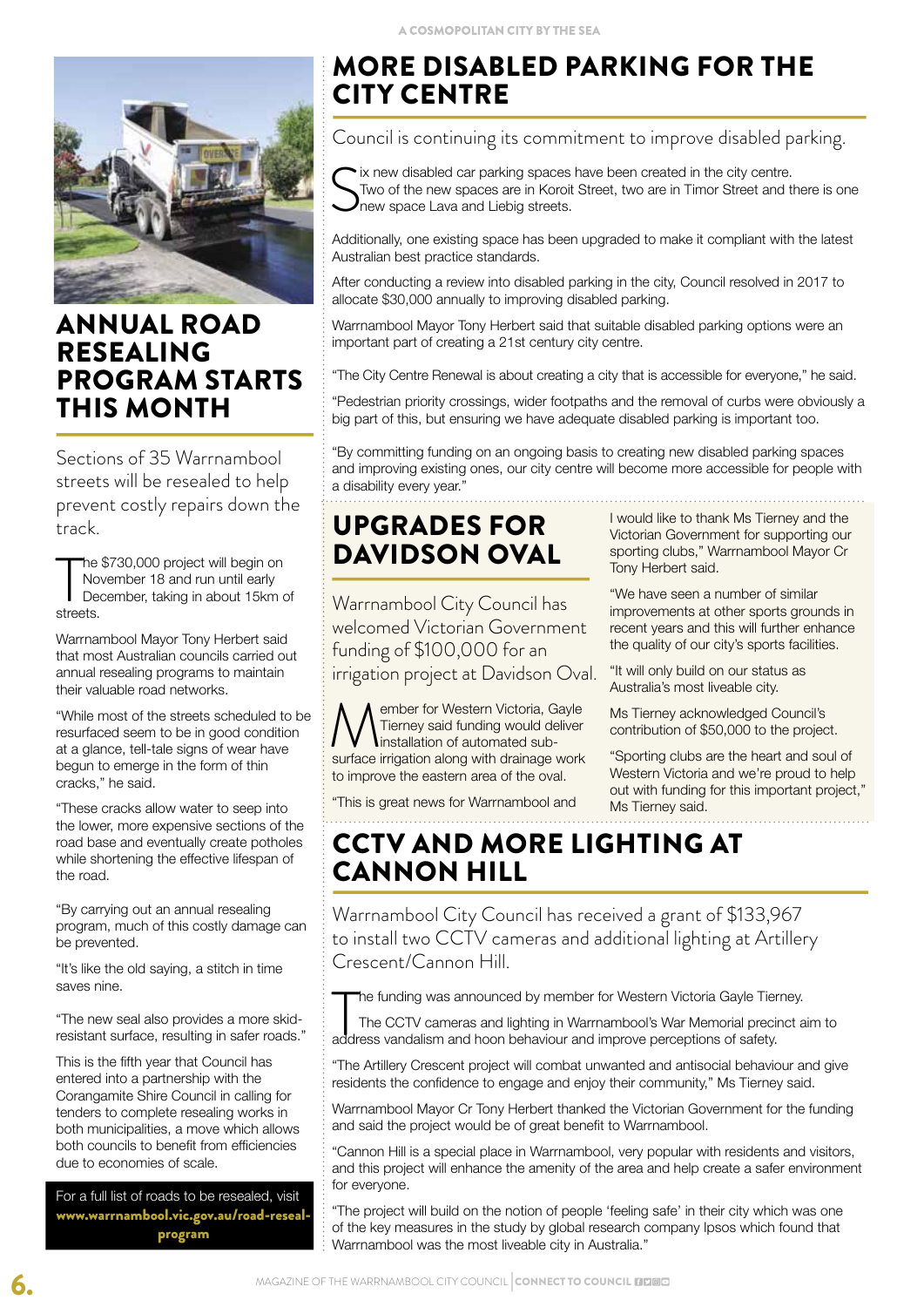

# A CHRISTMAS PRESENT FROM THE PAST

How often do you get a present that only gets used on Christmas Day? A Flagstaff Hill membership can be enjoyed almost every day for a year.

If you are looking to get an early start on your Christmas shopping, have you though about a Flagstaff Hill membership?<br>Family memberships are just \$85 and include unlimited daytime entry to the village, f you are looking to get an early start on your Christmas shopping, have you thought about a Flagstaff Hill membership?

including major events on New Year's Eve and Easter Sunday.

Memberships also include participation in all school holiday activities, 20 per cent off gift shop purchases, half price sound and light show tickets and more.

Full family memberships are only \$110 and include parents and grandparents on the same membership.

Flagstaff Hill has an average rating of 4.5 stars out of five based on more than 850 reviews on popular travel website TripAdvisor.

Warrnambool Mayor Tony Herbert said that while Flagstaff Hill was one of the region's most popular tourist attractions, there is a lot on offer for locals too.

"There's plenty to love about Flagstaff Hill all year-round, especially for families," he said

"Kids can explore the replica village, meet the farm animals, climb to the top of a lighthouse and enjoy plenty of fresh air, open space and ocean views.

"Like Lake Pertobe or the Botanic Gardens, you still get so much out of a visit to Flagstaff Hill every time."

To learn more about Flagstaff Hill memberships, contact the friendly reception staff on 5559 4600 or visit www.flagstaffhill.com.

## NEW YEAR'S EVE ON THE HILL TICKETS ON SALE

There's no better place to spend New Year's Eve than at Flagstaff Hill.

T ickets to Warrnambool's best familyfriendly New Year's Eve celebration are now on sale.

Flagstaff Hill is the perfect location to set up a picnic on the green, listen to live

music, enjoy loads of family entertainment, while soaking up the great atmosphere before heading to the top of the hill for the best view of the Breakwater fireworks at 9.30pm.

Family tickets, which include two adults and up to three children, are \$49.95. For an extra \$35, you can upgrade to a family membership and enjoy unlimited daytime entry to Flagstaff Hill year-round, entry to major events (including New Year's Eve on the Hill) and all school holiday programs.

Learn more at www.flagstaffhill.com or call 5559 4600.

### TWO NEW RACES TO JOIN MELBOURNE TO WARRNAMBOOL IN 2020

The iconic Melbourne to Warrnambool Cycling Classic will expand in 2020, with two new races added to the program.

hile the feature race will be held on Saturday February 15, a 1.2km criterium will be staged the following day along Viaduct Road.

The new 75km Port Campbell to Warrnambool Handicap will offer everyday cyclists the chance to experience the atmosphere and prestige of the "Warrny" in a more achievable format. Competitors will cross the finish line on Raglan Parade a few hours before riders in the main race.

Warrnambool Mayor Tony Herbert said that he hoped many of the riders and their support crews would spend the night in Warrnambool to compete in the criterium.

"The organising committee has done a great job in making the offering of the Melbourne to Warrnambool, which is already huge, that little bit more diverse with these new races," he said.

"They have really taken the event by the horns and guided some significant transformations to make the Melbourne to Warrnambool better than ever.

"I would urge everyone in February to get on board and support it as much as they can."

Warrnambool Road Race Committee Chair Shane Wilson said that the new races would help take the event to new heights.

"It's fantastic to see the much loved "Warrny" become the crown jewel of an exciting weekend of cycling with the addition of these two new events – the Port Campbell to Warrnambool Handicap and the Warrnambool Criterium," he said.

"This will be a great weekend of cycling and a great weekend for Warrnambool". 2020 will see the 104th edition of Australia's oldest one-day cycling race.

#### For more information visit www.melbournetowarrnambool.com.au.